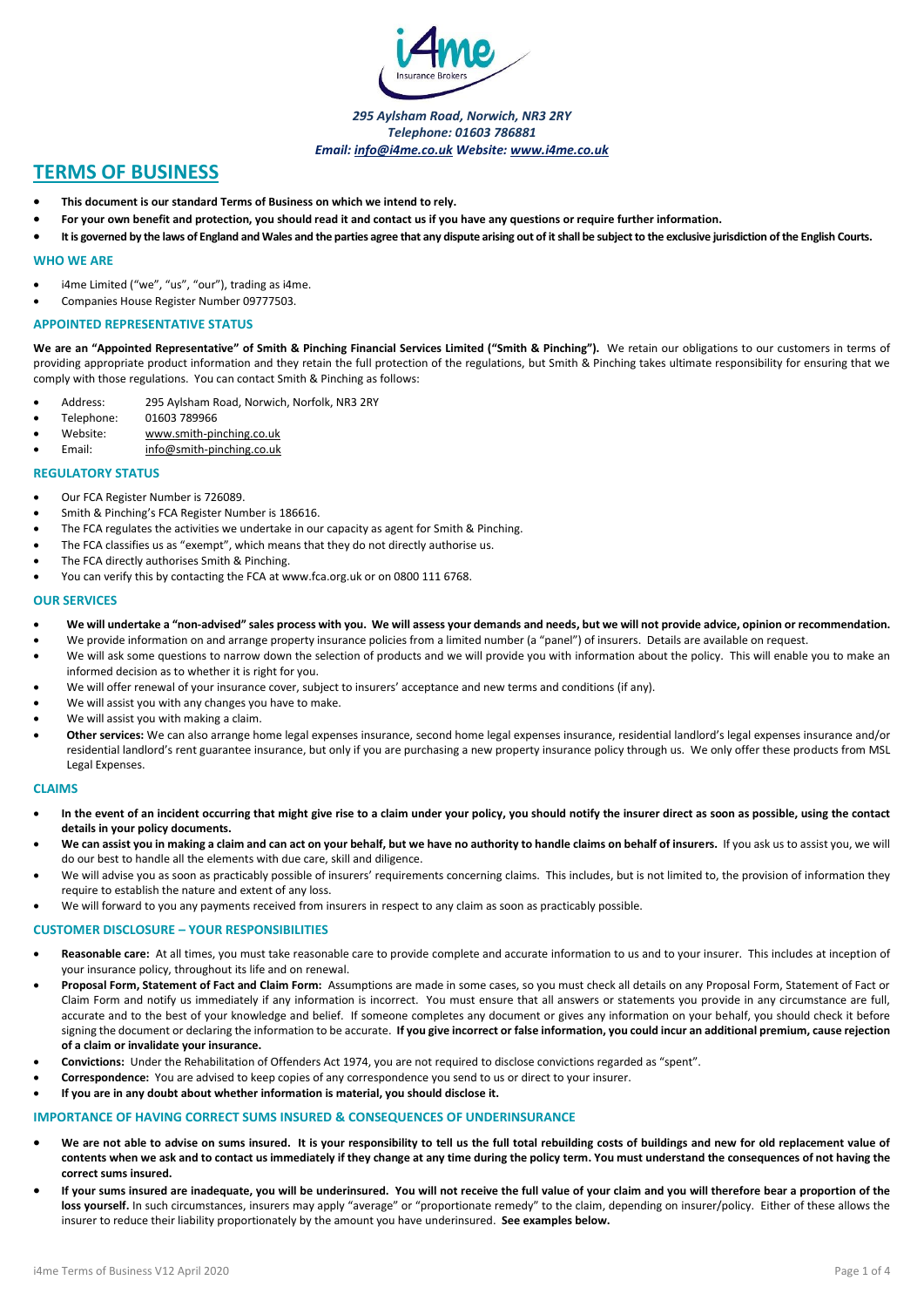- **Average:** the claim paid out is usually based on (sum insured ÷ true value at risk) x claim = claim paid. Example of underinsurance and averaging, using the rebuilding sum insured: You insure your house for £300,000. You make a claim for £100,000, but the true rebuild cost at the time of claim is £400,000. Insurers pay out £75,000, i.e. (£300,000 ÷ £400,000) x £100,000 = £75,000. The remaining £25,000 is your responsibility.
- **Proportionate remedy:** the claim paid out is usually based on (premium paid ÷ correct premium) x claim = claim paid. Example of underinsurance and proportionate remedy, using the rebuilding sum insured: You insure your house for £100,000. The annual premium is £300. You make a claim for £10,000 for a burst pipe. The true rebuild cost at the time of claim is £150,000, for which the correct annual premium would have been £400. Insurers pay out £7,500 i.e. (£300 ÷ £400) x £10,000 = £7,500. The remaining £2,500 is your responsibility.
- **If you have any doubts about rebuild costs, you could speak to a surveyor or use the Building Cost Information Service calculator at the website of the Royal Institute of Chartered Surveyors at www.rics.org.** Internet calculators are available regarding contents sums insured, but they will only give you estimates based on the data you input – you will still have to have a reasonable understanding of the contents' value.
- **Sums insured will be shown on the policy schedule and/or the quote summary. You should check these and contact us immediately if they appear to be incorrect.**

## **POLICY TERMS, CONDITIONS & WARRANTIES**

- You must read and understand all policy terms, conditions and warranties and ensure that you are able to follow all requirements. If you cannot, you must advise us immediately, as a breach may cause your insurer to terminate your policy from the date of that breach and/or reject a claim.
- **Changes to your policy at renewal:** from time to time, insurers will make changes to their policy. This is usually communicated to you in the form of "An Important Notice to Policyholders", which will be enclosed in your renewal pack. This pack is issued in good time before your renewal and you should therefore ensure that you read and understand any changes to your policy.

#### **FINAL ACCEPTANCE OF RISK**

## • **Final acceptance of the risk remains at the discretion of the insurer.**

#### **REMUNERATION FOR OUR SERVICES**

- Our main source of remuneration is commission payments from insurers. Commission is built into the product cost, which increases the premium. We do not require your agreement to receive commission, but you have a right to request that we disclose it to you.
- In addition to commission, we may earn a "profit-share" from insurers. This is based on the amount of business we place with them and how many successful claims are made. Any such payment is not mandatory and is not guaranteed to be made. Profit-share payments are not directly linked to individual policies – insurers take the whole book of business into account. Consequently, it is not possible to calculate such payments on an individual policy basis and so we are unable to disclose to you how much your policy contributed – if at all – to any such payment made to us. Any payment will represent only a small proportion of the normal commission we receive.
- In addition, we may charge you a fee when you buy or renew a policy. We will agree this with you before arranging a policy.
- During the term of the policy, we may charge up to £50.00 for issuing duplicate documents and for changes to your policy.
- We may charge up to £50.00 for cancelling your policy.
- In the event of any debt, you will be responsible for all reasonable costs incurred in the recovery of any outstanding balance (including the employment of a debt collection agency and all potential legal costs). **We reserve the right to determine "reasonable".**
- Debt collection charges will be levied against the value of the outstanding debt. The rate may vary, but will not exceed the greater of 20.00% or £25.00.
- We do not charge for arrangement of legal expenses insurance, but MSL do pay us commission on every policy we sell.
- All charges will be inclusive of any applicable tax that may be levied from time to time.
- Where we introduce a customer to Premium Credit Limited (see "Premium Credit Limited" section below) in some circumstances we may receive a payment for the introduction. We do not require your agreement to receive this payment, but you have a right to request that we disclose it to you.
- **Other taxes, costs, or both, may exist in relation to the products and services offered by us that are not paid through us or imposed by us.**

## **QUOTATIONS**

• Quotations are usually valid for a period of 30 days. If not taken up within this period, you should contact us for a revised quotation.

#### **DATA PROTECTION**

- For detailed information on how your information is used and your rights relating to it, please see our Privacy Notice at www.i4me.co.uk. We can send you a copy if you prefer.
- We are the data controller of any personal information you provide to us or any personal information that has been provided to us by a third party.
- We will collect and process information about you in order to arrange insurance policies and to help to process claims.
- Your information is also used for business purposes such as fraud prevention and detection and financial management. This may involve sharing your information with third parties such as insurers, brokers, insurance intermediaries such as Managing General Agents, reinsurers, claims handlers, loss adjusters, credit reference agencies, service providers, professional advisors, our regulators, police and government agencies or fraud prevention agencies.
- We may record telephone calls to help monitor and improve our service.
- If you are providing us with personal data of another individual, you must tell them you are doing do and them a copy of the Privacy Notice.

#### **CONFLICTS OF INTEREST**

- Typically, a conflict may arise between you and us in any of the following situations ("us" and "our" includes managers, employees, or any person directly or indirectly linked to us by control):
	- 1. We stand to make a financial gain, or avoid a financial loss, at your expense.
	- 2. We have an interest, different to your interest, in the outcome of a service provided to you, or a transaction carried out on your behalf.
	- 3. We have a financial or other incentive to favour the interest of a customer or group of customers over your interests.
	- 4. We receive an inducement from a third party in relation to a service we provide to you.
	- 5. We carry on the same business as you.
- We have a legal and regulatory obligation to take all appropriate steps to identify, prevent, manage and resolve conflicts. In the event of any of our business interests or activities creating a potential conflict of interest, we will ensure that we take all appropriate steps to manage it. We will do this by maintaining robust systems, controls and staff training.
- In the unlikely event that we are unable to prevent the potential conflict, we will fully disclose to you the general nature and/or sources of the conflict and the steps taken to mitigate the risks.
- We will disclose sufficient detail for you to decide whether you want to proceed with any insurance we may arrange, including the steps we intend to take to ensure – as far as possible – fair treatment. If you feel uncomfortable, you do not have to proceed with any associated advice.

#### **RELATIONSHIPS WITH OTHER COMPANIES**

• We have delegated underwriting authority – with pre-determined rates – to act as agent of certain insurance companies; when we source business, we are acting as agent of the customer.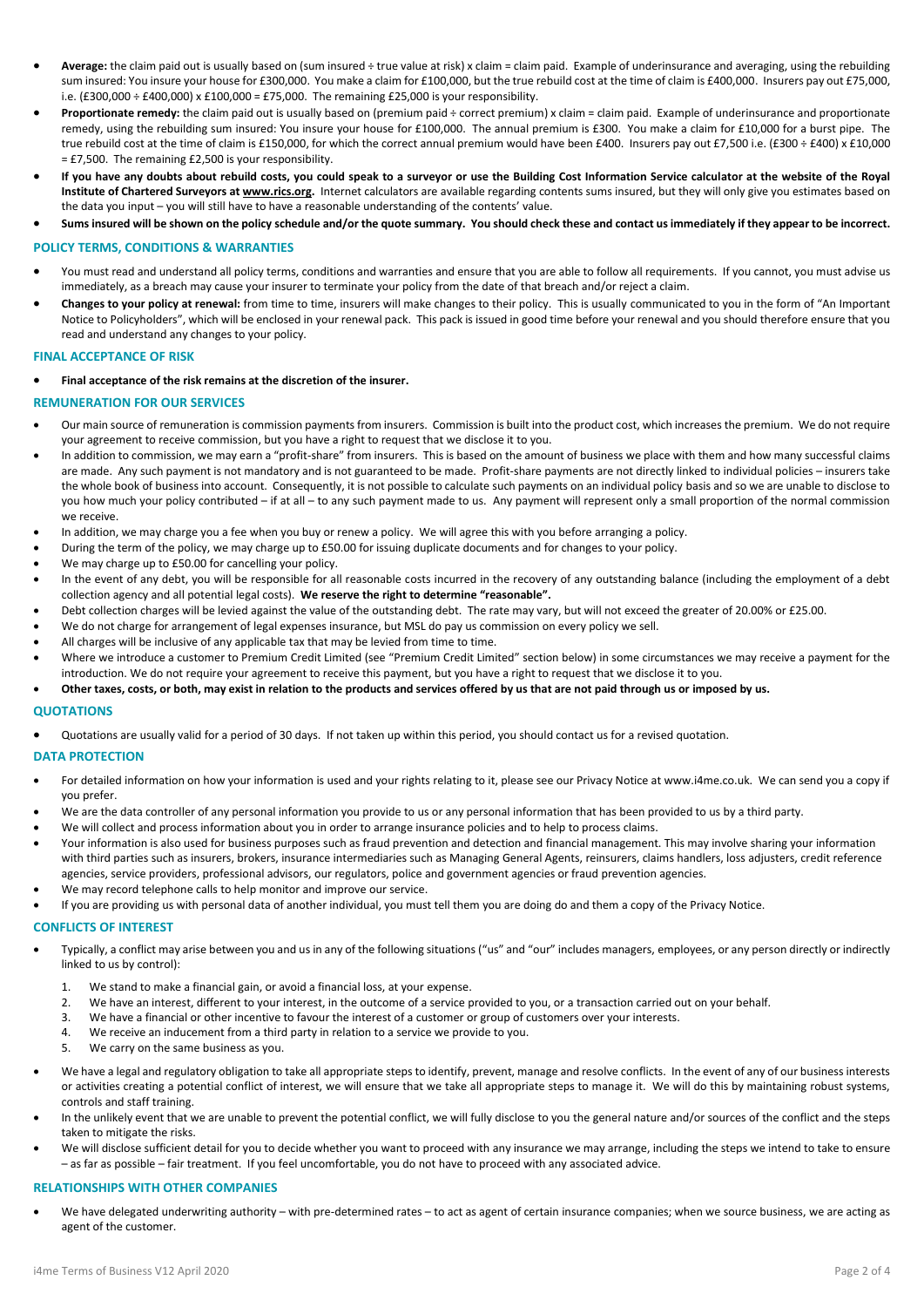• We do not have claims handling authority for any insurance companies. This means that we cannot manipulate the rates to generate more income; we also cannot influence the claims process and so cannot prejudice the likelihood of a customer making a successful claim.

## **METHODS OF COMMUNICATION & LANGUAGE**

- We can communicate via whatever means are acceptable to you and us, including face-to-face, telephone, email, letter, fax and text message.
- **We will not issue personal communications via social media.**
- All our communications and documents will be in English in the first instance. **It may be possible for us to arrange for translations, but we reserve the right to charge you any costs and we will require these to be paid up front and in full.**

#### **PREMIUM PAYMENT**

- We collect premiums from the customer on behalf of the insurer and these are treated as paid to the insurer. They are held in the customer money bank account and we do not pay interest on amounts accrued.
- We will remit premiums to insurers, after deduction of our commission, in accordance with the terms of our agreements with insurers.
- You have a choice of paying for your insurance by one of the following two methods:
	- 1. Lump sum (the full premium). We usually accept payment by Visa, Maestro Visa Debit and MasterCard.
	- 2. Monthly direct debit (typically, this is spread over 10 or 12 months, depending on the policy).

## **PREMIUM CREDIT LIMITED**

- If you choose to pay by monthly direct debit, we still must pay the full premium to the insurer at outset on your behalf.
- As a result, you will have to enter into a credit arrangement with Premium Credit Limited (PCL), which is a separate third party insurance premium finance company. • We have this arrangement because we do not have the regulatory permissions to extend credit facilities to customers. PCL therefore buys your debt from us and you
- must repay them via the monthly direct debit.
- **PCL may charge you if you default on any credit arrangement.**
- **PCL will charge you a fee for setting up or renewing a credit arrangement. This is added to your first month's payment.**
- **PCL is an entirely separate company to both i4me and Smith & Pinching and we do not have any input or control regarding the nature and terms of any agreements you enter into with them.**

## **CREDIT CHECKS**

- **Credit is subject to status and PCL may perform credit checks on you. These checks may show on your record and may affect your ability to obtain credit in future. If this is a concern to you, you should consider discussing it with a financial adviser.**
- In some circumstances, insurers may require you to pay monthly direct debits via their own in-house instalment schemes, which themselves may be arranged with third party finance providers. If this is the case, you should still consider the comments above in respect to credit checks.
- There is no requirement to enter into a credit arrangement if paying by lump sum, so there are no credit checks.

#### **YOUR CHOICE OF PREMIUM PAYMENT & ITS EFFECT ON RENEWALS**

The way in which you choose to pay premiums affects the way that your policy renews.

- **Lump sum (the full premium):** 
	- 1. **If you pay via lump sum, your policy will not renew automatically and you will therefore be without cover, unless you renew.**
	- 2. In good time before the renewal of your policy, we will provide you with the renewal premium and terms for the coming insurance period.

## • **Monthly direct debit (spread over a period of months):**

- 1. In good time before the renewal of your policy, we will provide you with the renewal premium and terms for the coming insurance period.
- 2. If you intend to renew the policy, you are not required to take any action. The policy will renew automatically.
- 3. **If you do not intend to renew the policy, please let us know as soon as possible or we will automatically renew on your behalf. You should also cancel your direct debit instruction with your bank prior to the renewal date.**

## **CUSTOMER MONEY**

- We can handle customers' money. The FCA requires us to:
	- 1. Make adequate arrangements to minimise the risk of the loss or reduction of customer money, or of rights in connection with customer money, because of its misuse, fraud, poor administration, inadequate record keeping or negligence.
	- 2. Make adequate arrangements to safeguard customers' rights and prevent the use of their money for our own purposes. This essentially means that we must keep it separate from our own, so it cannot be put at risk, either by us using it for investment or it being identified as part of our own assets in the event of the company being liquidated.

## **CANCELLATION RIGHTS, COOLING OFF PERIODS, REFUNDS & RETURN PREMIUMS**

- You will find full details of your cancellation rights and any related charges in the terms and conditions of the insurance policy.
- You will have 14 days (the "Cooling Off Period") to cancel your policy with effect from the later of:
	- 1. The day you receive the full terms and conditions of the policy.<br>
	The day the nolicy is sold.
	- The day the policy is sold.
- To exercise your right of cancellation, contact us within the time limits set out in your policy documentation.
- If you cancel your policy within the Cooling Off Period, but you wanted to be insured for that period, you will be charged for the period during which you were temporarily covered, and other charges (such as an administration fee) may be applied by us or the Insurer(s) to cover the costs in arranging the cancelled policy.
- If you cancel your policy within the Cooling Off Period and you wanted this to take effect from inception, we will fully refund you, without penalty.

## **Return Premiums:**

- Return premiums usually arise if an insurance risk is reduced or a policy cancelled. We will refund to you any amount owing after deduction of commission and charges.
- Premiums paid for Legal Expenses Insurance or the Annual Travel Extension are annual, so return premiums do not apply.

#### **Return Premiums – Unoccupied Policies:**

• For policies where cover has been arranged for a 3- or 6-month period – no refund if the policy is cancelled before the end of the term.